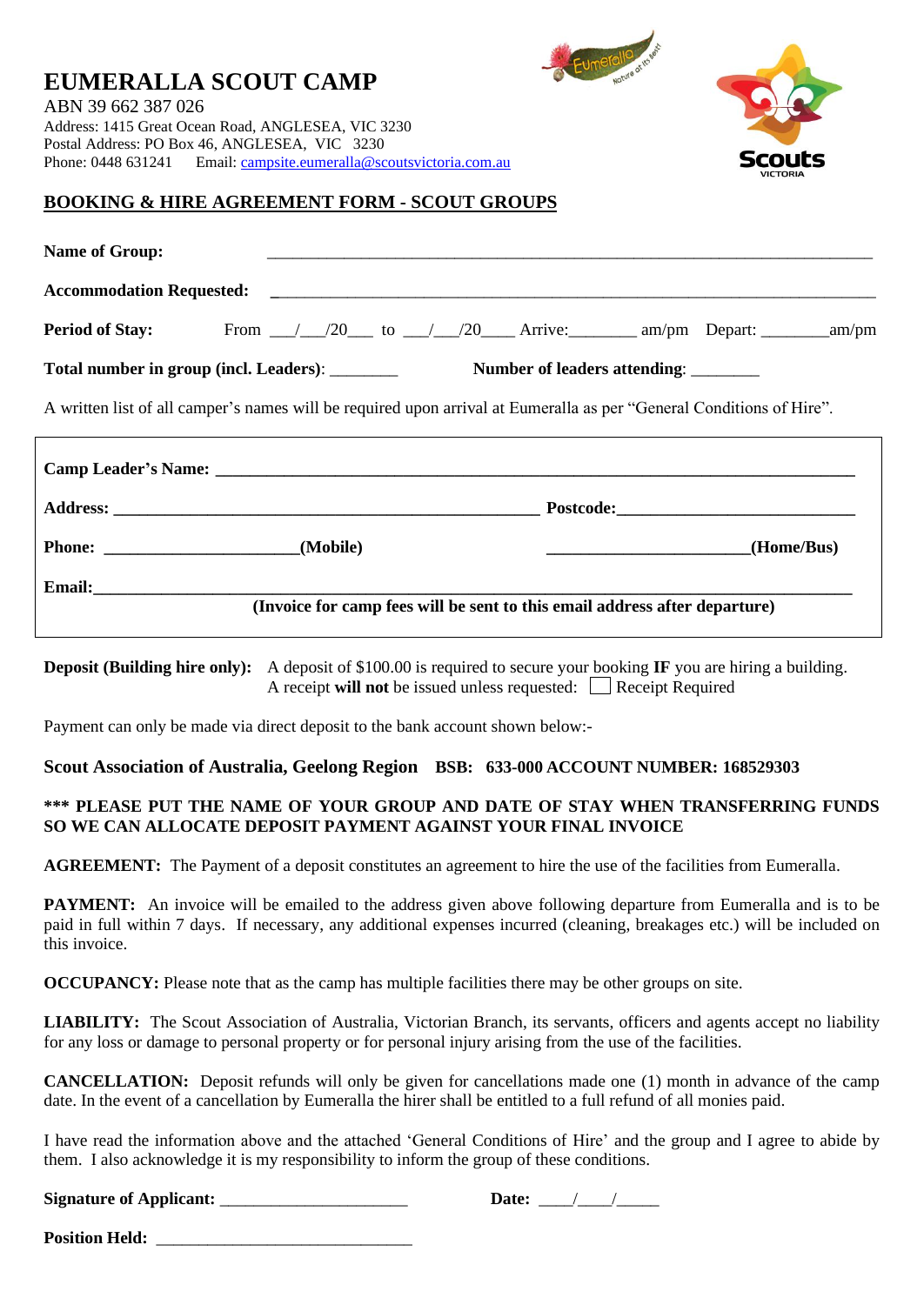

Eumerallo artistes

## **BOOKING & HIRE AGREEMENT FORM - SCOUT GROUPS**

# **GENERAL CONDITIONS OF HIRE**

## **PLEASE NOTE THAT IT IS A CONDITION OF HIRE THAT BUILDINGS ARE TO BE THOROUGHLY CLEANED BY THE USER BEFORE DEPARTURE. IF THE BUILDINGS ARE NOT CLEANED TO A SATISFACTORY CONDITION YOU WILL BE CHARGED AN ADDITIONAL CLEANING FEE.**

## ARRIVAL AND DEPARTURE

- Campers must not enter the camp prior to the allocated time and must not stay past the allocated departure time. All groups are requested to clean and vacate the accommodation area by 12pm on departure day unless by prior arrangement. Areas of Eumeralla that you have used are to be cleaned as directed by the Camp Rangers and inspected prior to departure. If you have left an area untidy you will be charged an additional cleaning fee.
- All equipment is to be returned and losses and breakages to be reported and accounted for.

## SLEEPING AND ACCOMMODATION

• For the health and safety of the hire group the number of campers sleeping per room must not exceed the number of beds.

### DAILY DUTIES

• Eumeralla is to be maintained in a clean condition by the campers. All rubbish and recyclables must be put in the appropriate bins and not mixed. Kitchens must be always kept clean according to the Food Handlers Act.

## CAMPING, FIRE AND BBQ AREAS

- At all times no vehicles are allowed on camping areas. They must stay on designated roads and car parking areas to help protect our fragile environment.
- No fires or BBQ's are to be lit on the property throughout the entire fire danger period. Fire restriction notices and Total Fire Ban days must be strictly observed.
- All fires must have consent from Camp Rangers.

### EMERGENCY PROCEDURES

- Emergency procedure notices are posted throughout Eumeralla and campers should make themselves familiar with the arrangements.
- Extinguishers and smoke detectors are vital and are located around Eumeralla. These should not be tampered with or removed. Any damage must be paid for by the camper.
- Under extreme fire danger days the camp will be closed and all campers must vacate until deemed to be safe.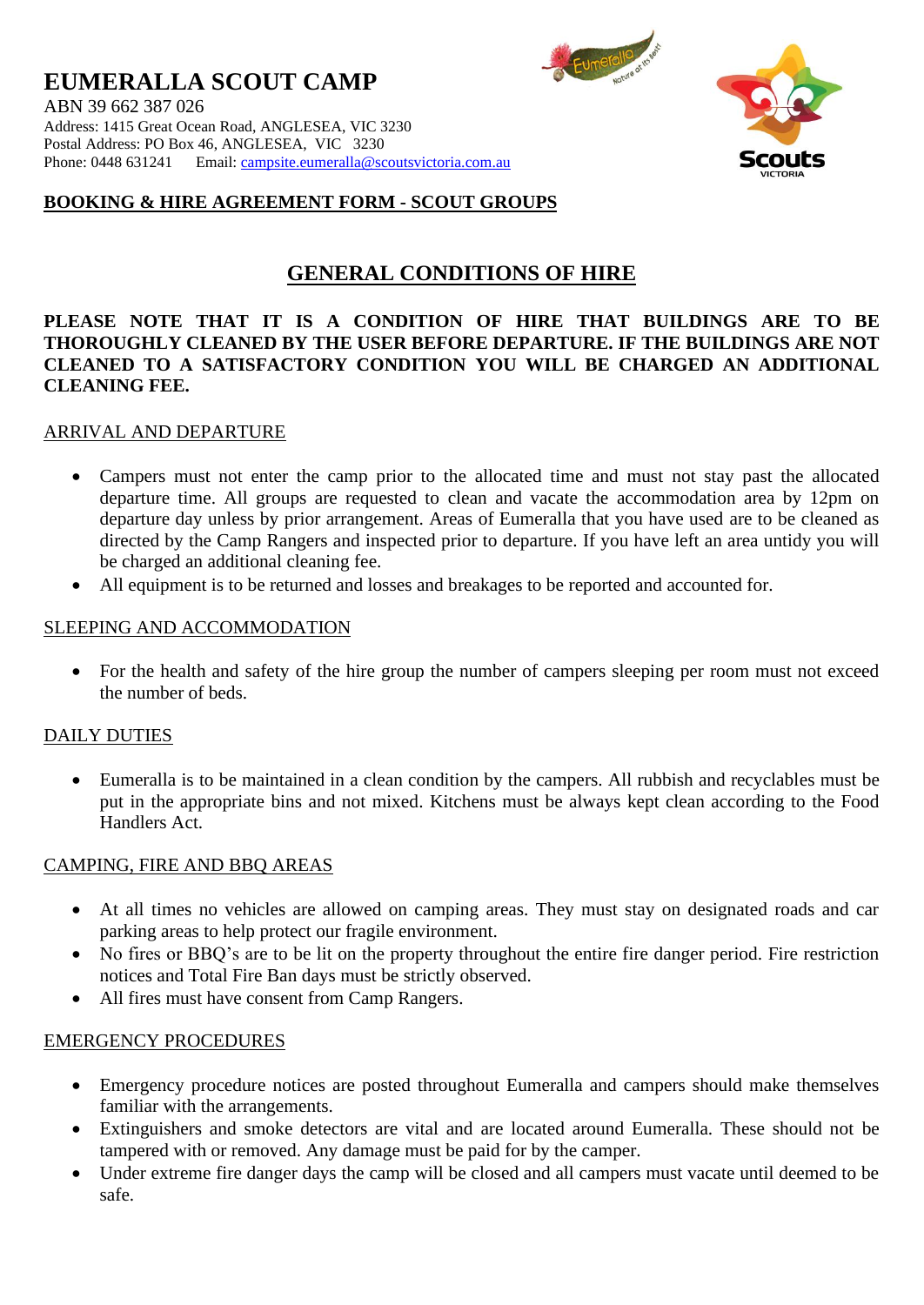**EUMERALLA SCOUT CAMP** ABN 39 662 387 026 Address: 1415 Great Ocean Road, ANGLESEA, VIC 3230 Postal Address: PO Box 46, ANGLESEA, VIC 3230 Phone: 0448 631241 Email: [campsite.eumeralla@scoutsvictoria.com.au](mailto:campsite.eumeralla@scoutsvictoria.com.au)

Eumerallo The Manus

# **BOOKING & HIRE AGREEMENT FORM - SCOUT GROUPS**

## PROPERTY

- All breakages and losses to Eumeralla property or equipment are to be reported to Camp Rangers. These will be invoiced to the group. Eumeralla takes no responsibility for the loss or damage to personal property.
- All vehicle parking is strictly at the owner's risk and in areas as directed or sign posted.
- Speed limit is Walking Pace only and is strictly enforced. Observe speed humps and one way streets. Reckless driving will result in instant eviction for entire group. No vehicle movement within camp between 11pm and 7am unless for an emergency.
- Eumeralla is a sanctuary for flora and fauna. The staff at Eumeralla takes pride in presenting the facilities and grounds in a professional, clean, safe and hygienic manner. No camper is permitted to bring firearms, animals or pets onto the property or to disturb the natural environment. Care and commonsense should be taken if you come across native animals. Please do not feed them.
- Eumeralla is a designated smoke free zone.
- Eumeralla is a dry camp. No Alcohol is allowed in camp at any time.
- Workshops, residences, surrounding property, power and gas areas, work sites, cliff faces, revegetation areas, water bodies and electrical power boxes are out of bounds. Campers are only permitted to access the buildings to which they have been allocated.

## FIRST AID

- First Aid is the responsibility of campers. Campers must provide their own first aid equipment and trained staff.
- A defibrillator is available if needed at the front door of the office.
- Camp Rangers are to be informed of any calls to emergency services and will make the business phone available.

## GROUP LEADERS

- The group leader must ensure that campers under 18 years of age have appropriate parent/guardian consent to attend the camp and
- That each camper has completed a health/medical record sheet. Any incidents are to be reported to Camp Rangers.
- It is the responsibility of the group leader to inform campers and visiting members of their group of Camp Eumeralla's General Conditions of Hire.
- On arrival Camp Rangers need to be informed of total numbers in your group. When leaving camp during your stay please log out on the front notice board.

## ACTIVITY PROGRAMS

- Programs and activities are only available with approval prior to arrival at Eumeralla. Eumeralla provides some specialist equipment for recreation and sports activities and these include low rope course, initiative activities, games room and archery.
- It is the responsibility of the camp hirer to provide adequately trained, experienced or skilled leaders for the activities undertaken.